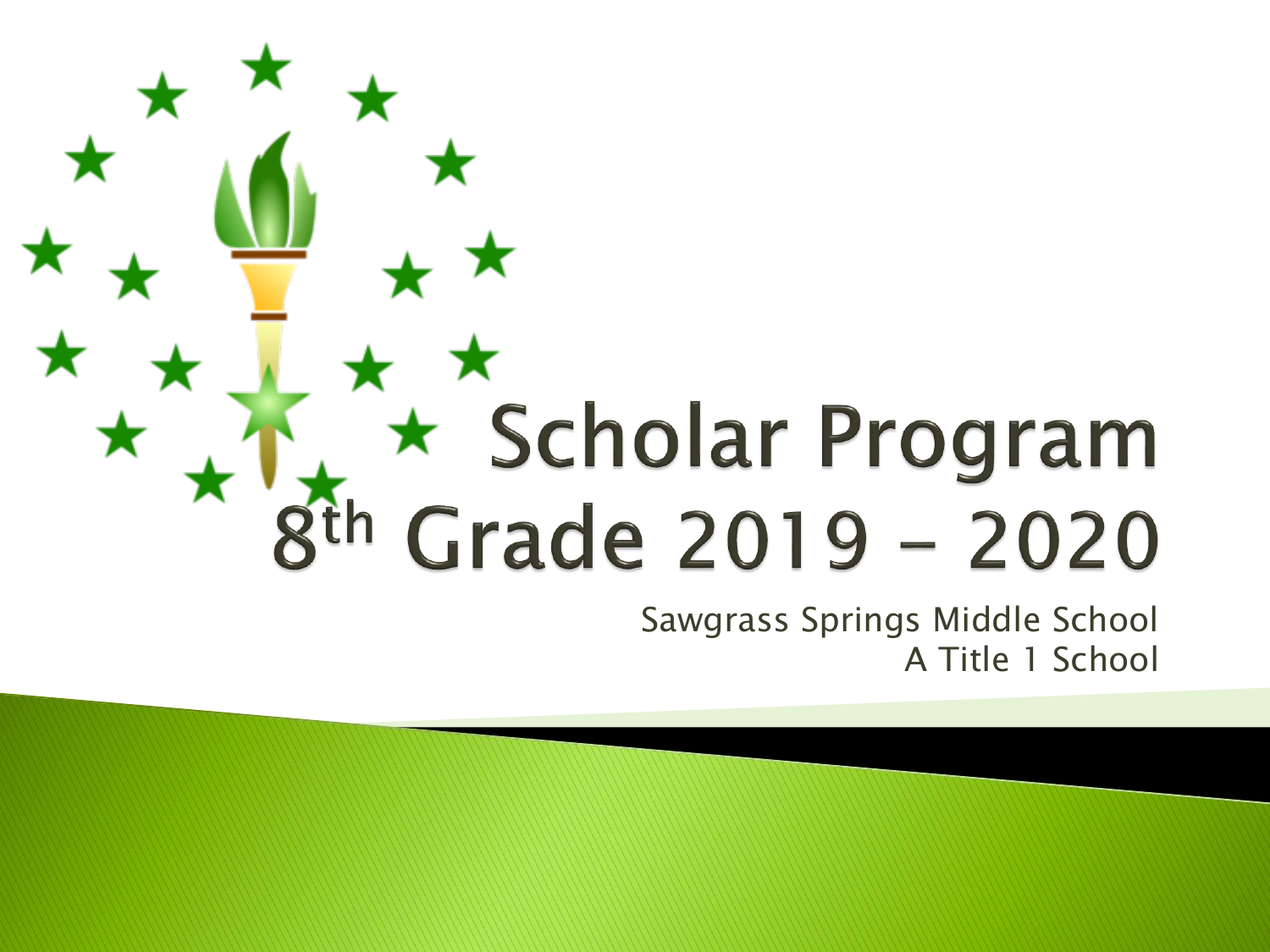# **Scholar Program Vision**

- Program for academically talented / gifted students
- Accelerated and rigorous academic program
- **Prepares students for Advanced Placement** / Dual Enrollment classes in high school
- Offers the opportunity to complete up to 8 high school (HS) credits in middle school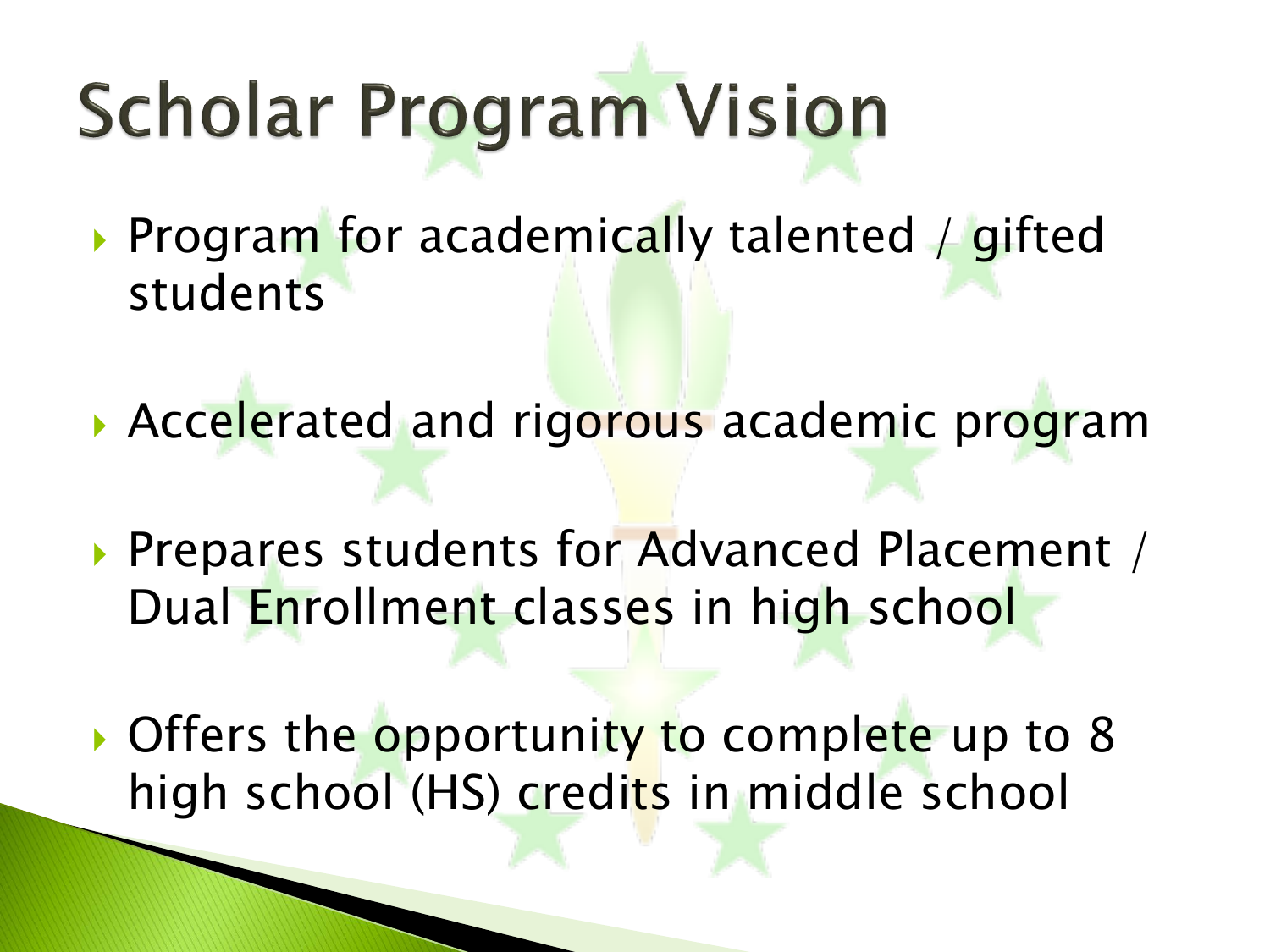## **High School Graduation** Requirements **Regularly Scheduled Instruction**

- **Service Learning** 
	- ◦40 hour minimum
- PE Integrated with Health (HOPE)
- **Health Education**
- Online Learning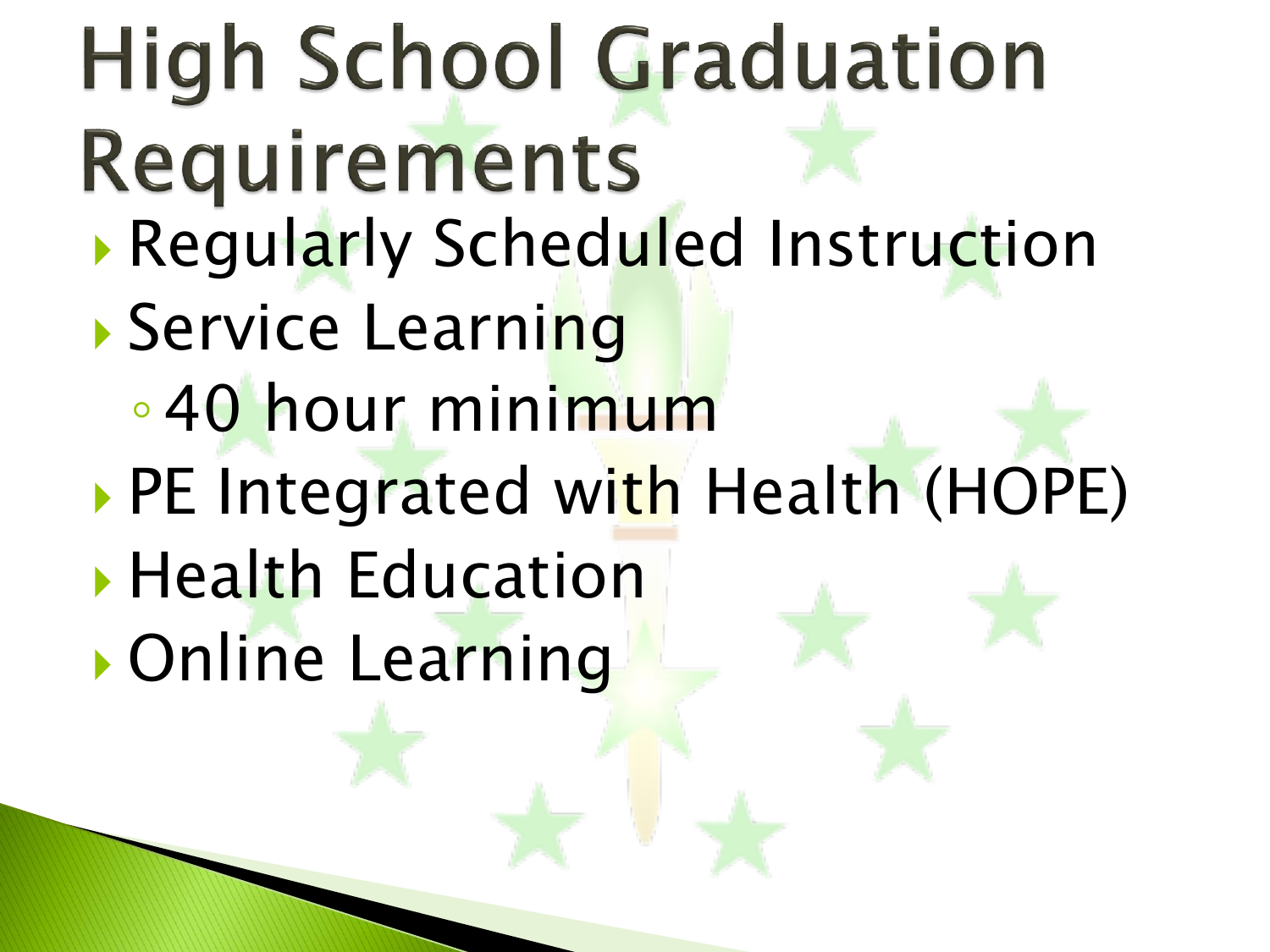# High School Extras

- Academic Programs
- Sports
- Clubs
- Activities
- **Electives**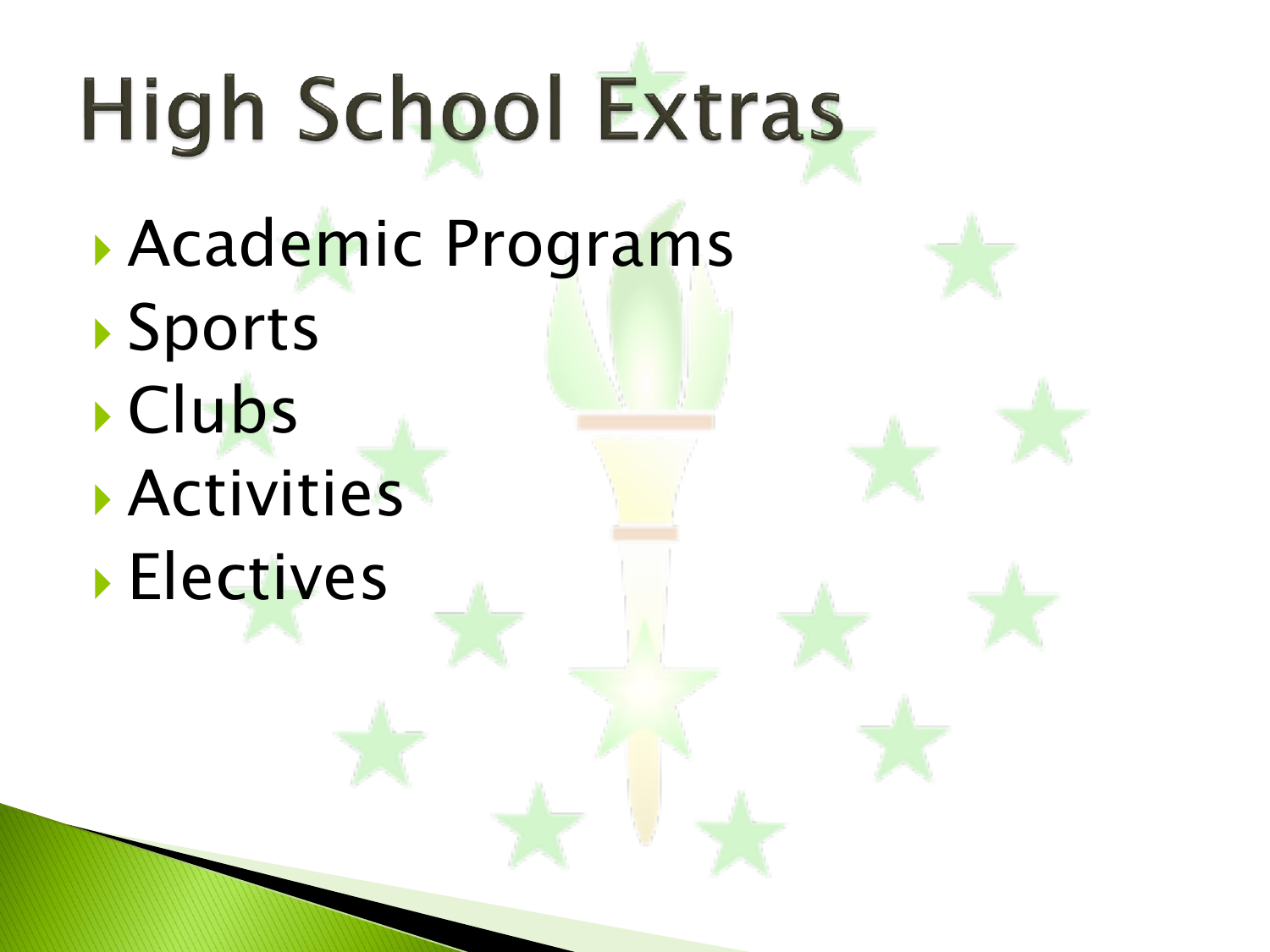## **Naviance / Family Connection**

- ▶ College and Career Planning Tool
- Go to [www.browardschools1.com/ssm](http://www.browardschools1.com/ssm) for link and log-in information
- Personalized:
	- Goal and Course Tracking
	- Resume Building
	- College / Scholarship Searches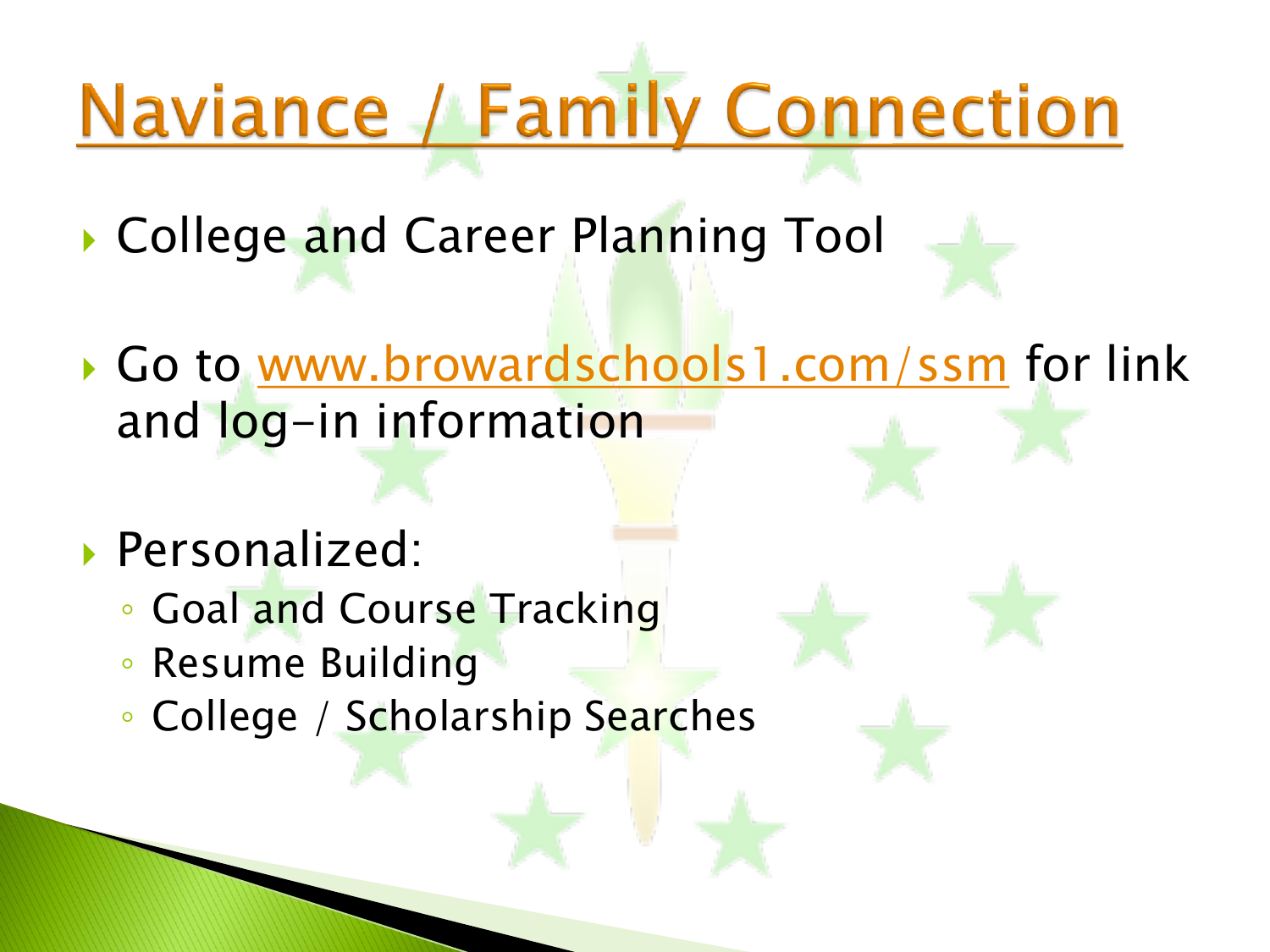# Timeline 8th Grade

#### **High School Guidance Visit**

- Course selection for high school
- Complete remaining HS credit requirements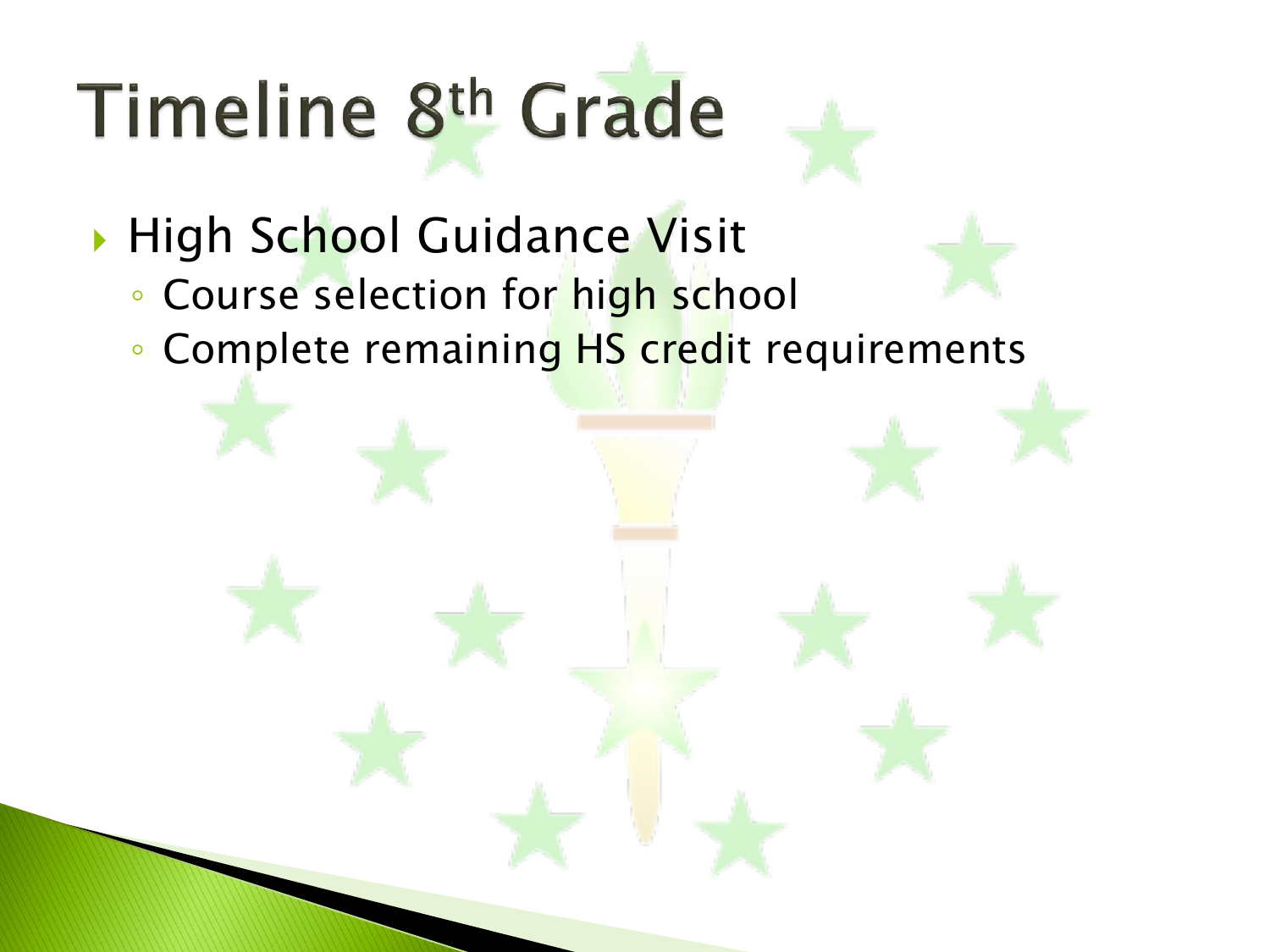# **PSAT 8/9**

- **Preliminary Scholastic Aptitude Test**
- Assessment of reading, writing, and math
- Benefits
	- Experience of sitting for a prolonged, major test
	- Excellent individualized data for student strengths and weaknesses aligned with Khan Academy
	- Assist with qualifications for the National Merit **Scholarship**
- **Link to Khan Academy**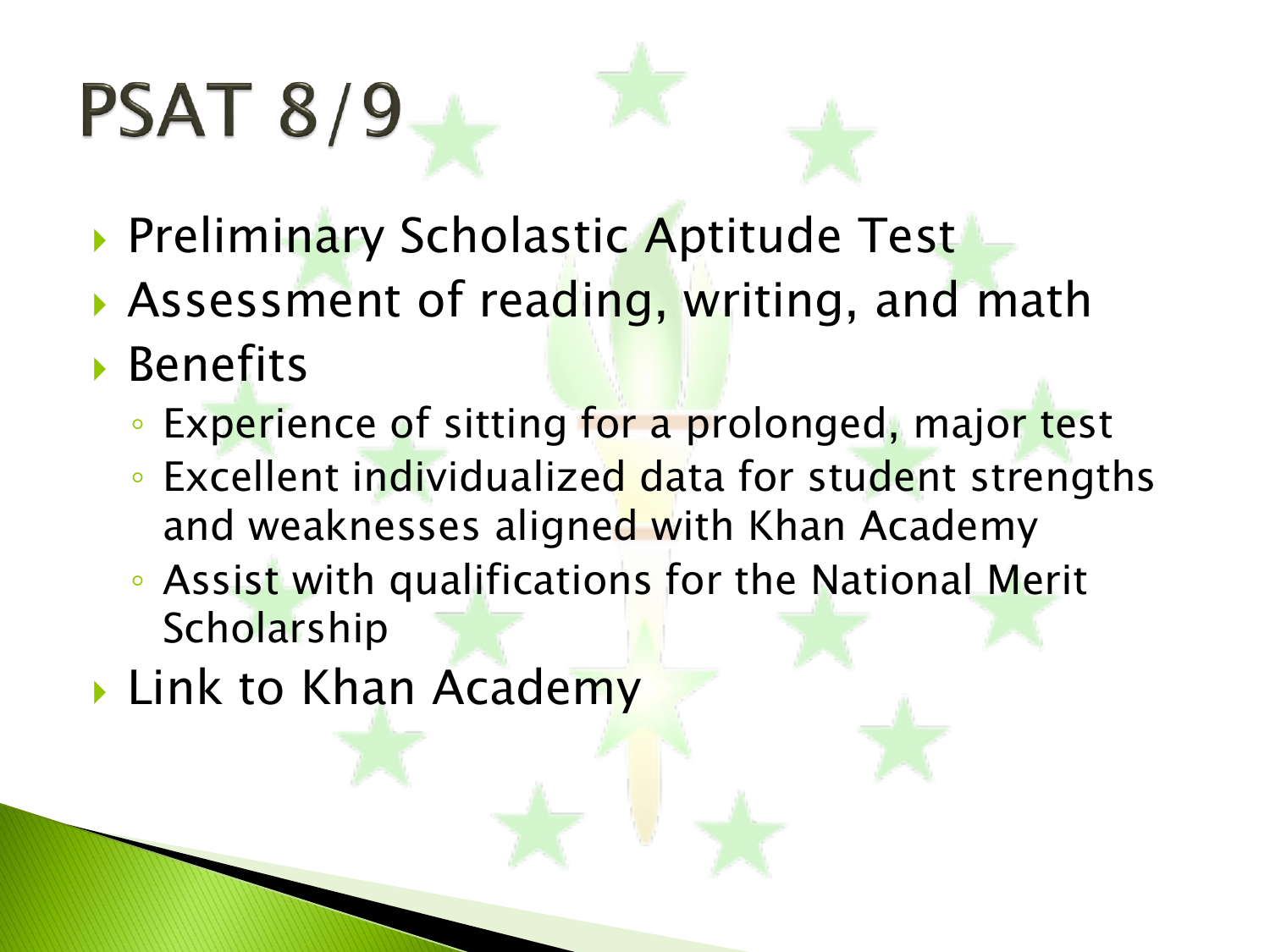Benefits of Cambridge



- International High School Diploma
- College Credit & Weighted GPA
- Rigorous course work
- Bright Futures Scholarship Automatic Qualifier (in Florida)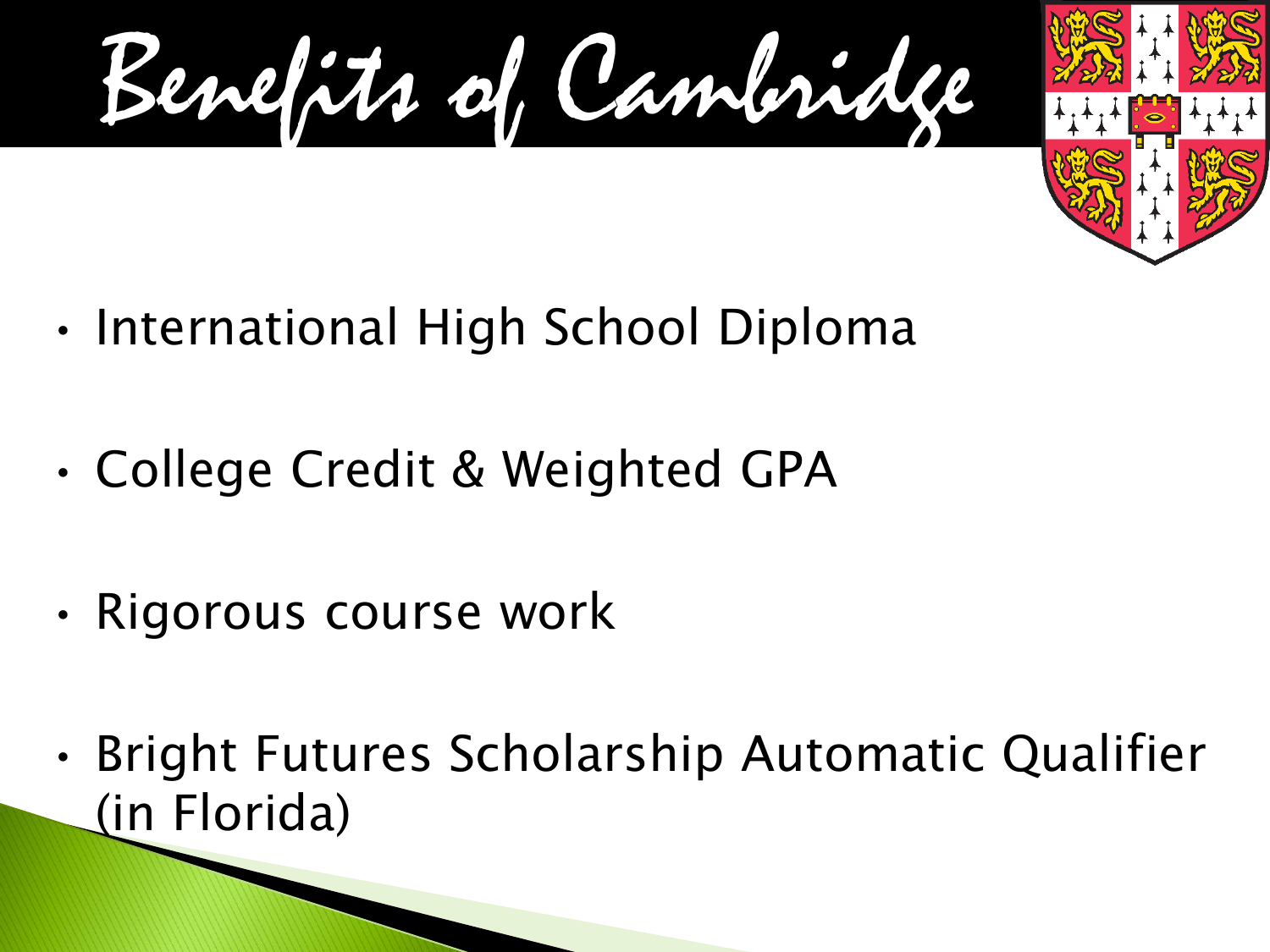# **Coral Glades High School**

- **Massachusetts** Institute of **Technology**  $\blacktriangleright$  (MIT)
- **Harvard University** 
	- **Emory University** 
		- **Dartmouth** College
			- ▶ Columbia **University**
- Cornell University
	- Stanford **University**

 Washington University in St. **Louis** 

 West Point Academy

- **Boston University**
- **Brown University**
- Northwestern **University** 
	- George Washington **University**
	- Pepperdine **University**
	- New York University
- University of **Southern** California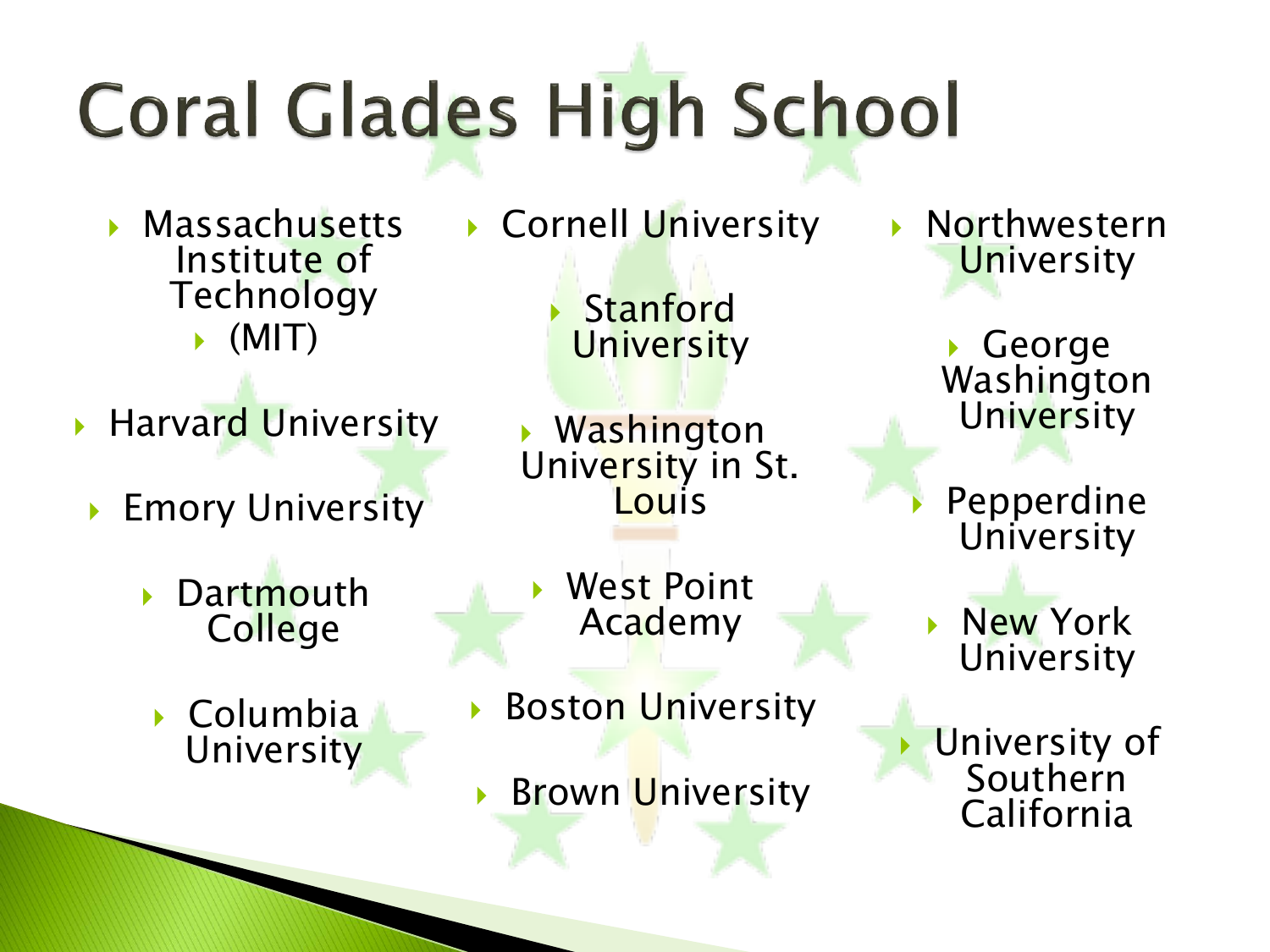## **Tips**

- Students: Know Yourself!
- ▶ Parents: Know Your Children!
- Colleges are looking for well rounded students
- Time management (ie. appropriate course load)
- Colleges are looking for extra-curricular activities
- Don't forget to smell the roses!!!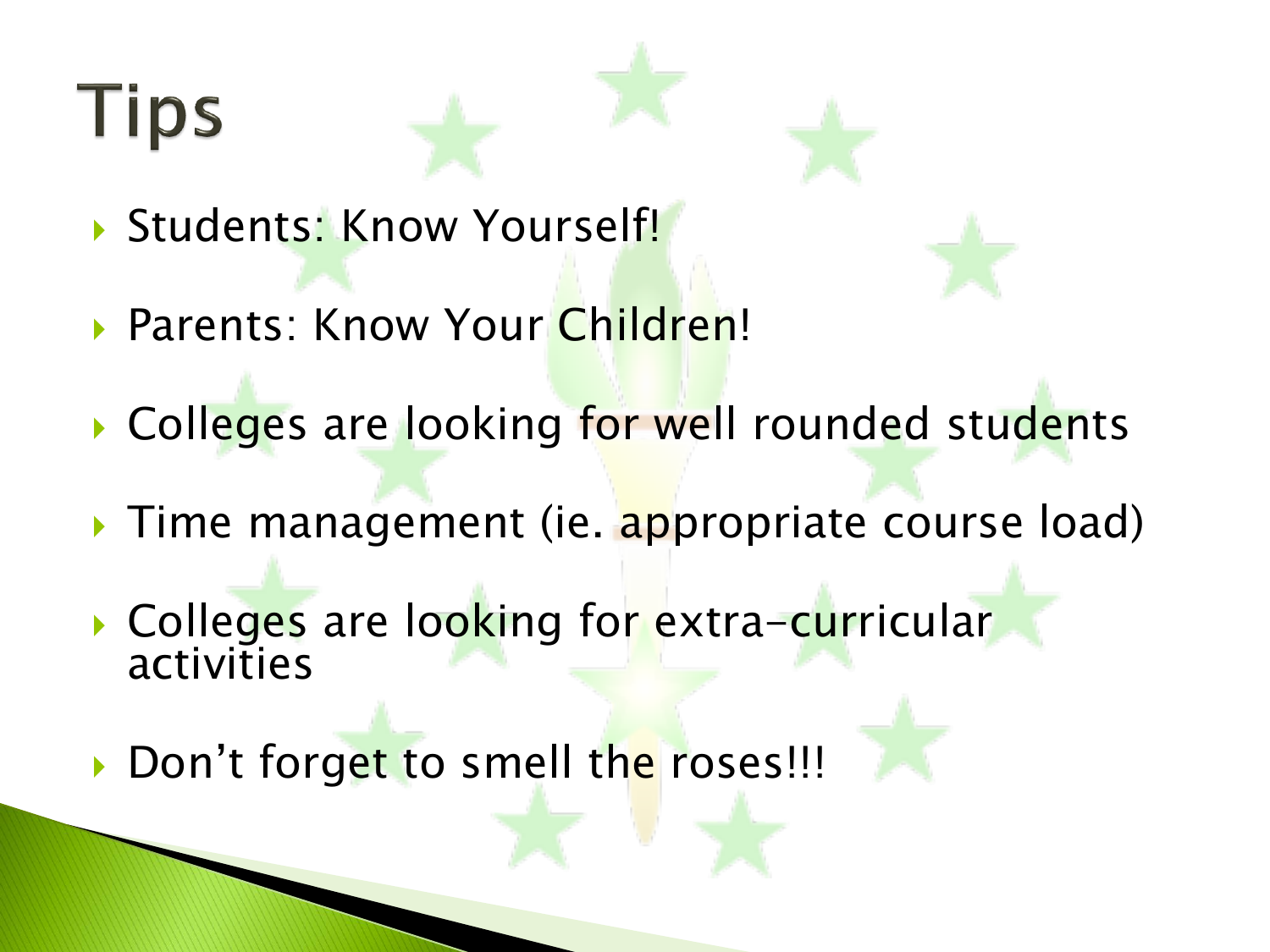### Questions / Concerns